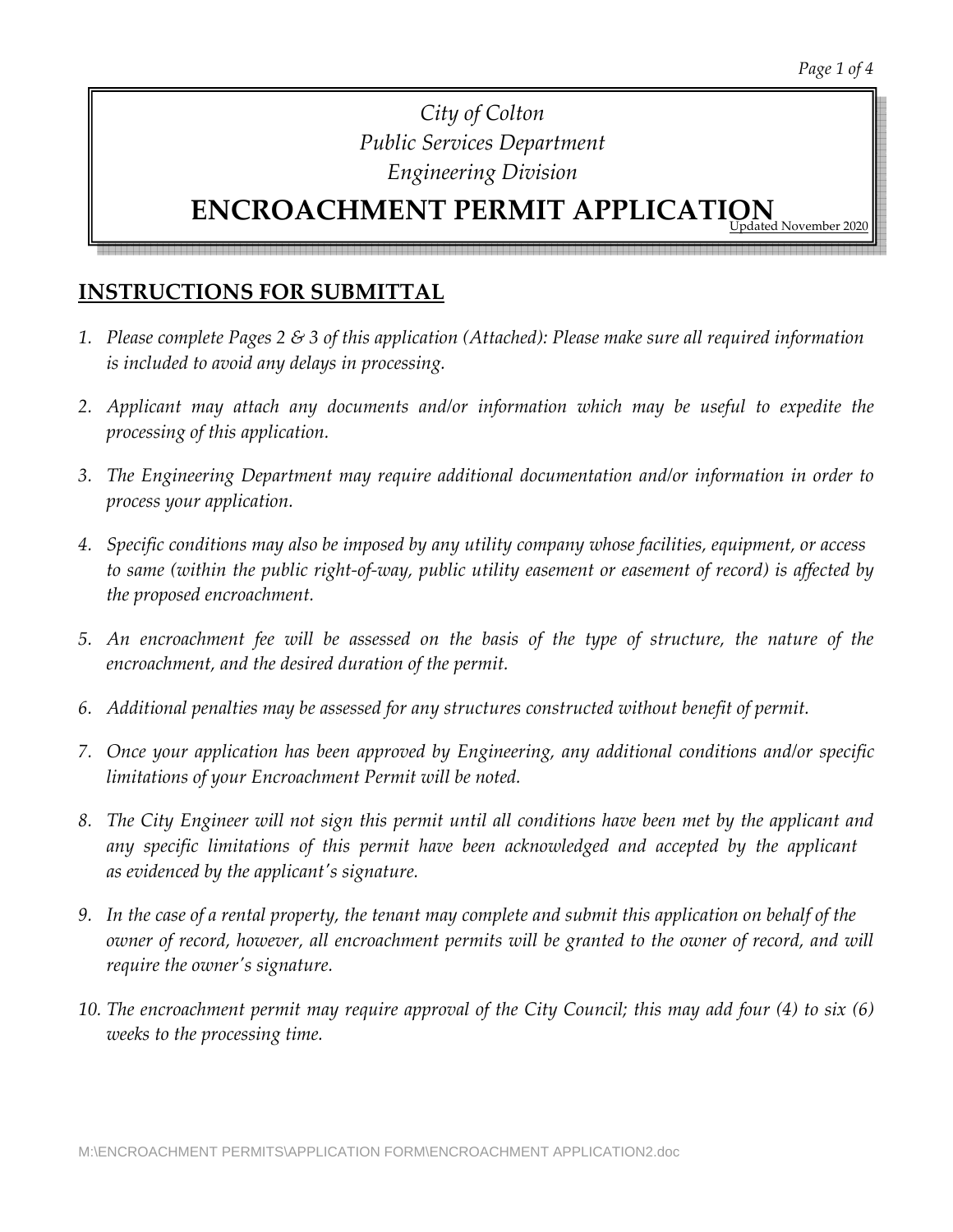# **ENCROACHMENT PERMIT APPLICATION**

*The undersigned hereby applies for a permit to excavate, construct and otherwise encroach upon an area of the Public Right‐of‐Way, or upon any Public Utilities Easement (P.U.E.) as described below.*

*Encroachment shall be designated as ʺPROPOSEDʺ or ʺEXISTINGʺ; the description shall identify the nature of the encroaching structure and the anticipated time frame of said encroachment. Details and* dimensions shall be noted on the drawing submitted on Page 3 of 4, or may be submitted as an attachment *to this application.* 

| <b>APPLICANT'S NAME:</b>                      |                                                                                                                                                                                                                               |
|-----------------------------------------------|-------------------------------------------------------------------------------------------------------------------------------------------------------------------------------------------------------------------------------|
| <b>MAILING ADDRESS:</b>                       |                                                                                                                                                                                                                               |
|                                               | the control of the control of the control of the control of the control of the control of the control of the control of the control of the control of the control of the control of the control of the control of the control |
| PHONE:                                        |                                                                                                                                                                                                                               |
| FAX:                                          |                                                                                                                                                                                                                               |
| <b>ASSESSOR'S PARCEL NUMBER:</b>              |                                                                                                                                                                                                                               |
| <b>OWNER OF RECORD:</b>                       | the control of the control of the control of the control of the control of the control of the control of the control of the control of the control of the control of the control of the control of the control of the control |
| <b>ADDRESS OF OWNER:</b>                      |                                                                                                                                                                                                                               |
| <b>PROPERTY ADDRESS:</b>                      |                                                                                                                                                                                                                               |
| <b>BUILDING PERMIT NO.:</b><br>& DATE ISSUED: |                                                                                                                                                                                                                               |
| <b>RECEIPT NO.</b>                            |                                                                                                                                                                                                                               |

applicant may deem necessary for mitigation of this situation.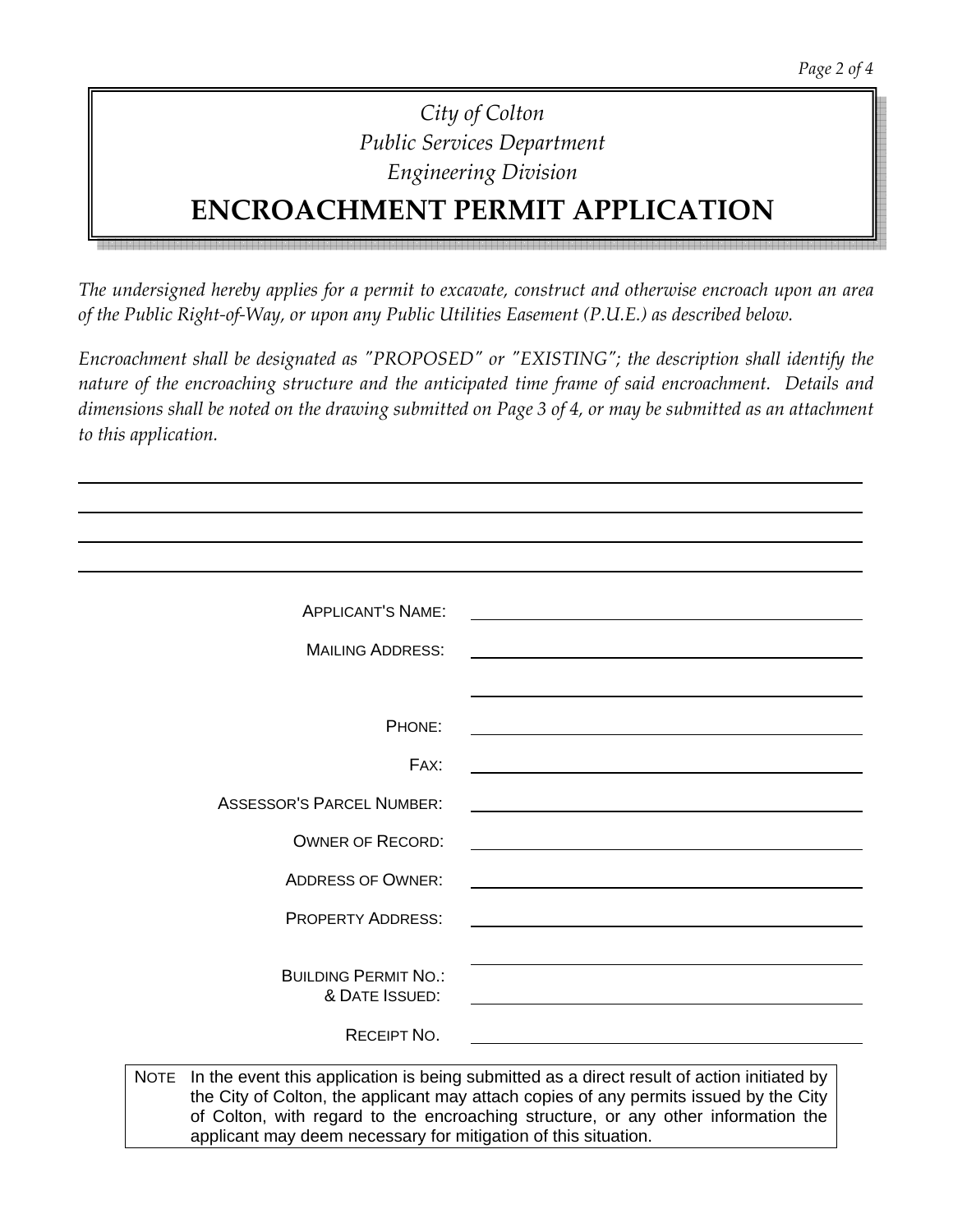**ENCROACHMENT PERMIT APPLICATION**

Location of existing/proposed encroaching structure in relation to centerline of street, curb, sidewalk, utility structures, property lines, public Right-of-Way, Public Utility Easements and any other existing structures. Dimensions shown herein are subject to field verification by the Engineering Department; said field inspection does not constitute a legal survey, and applicant has the right to submit a survey performed and documented by licensed Land Surveyor or Civil Engineer.